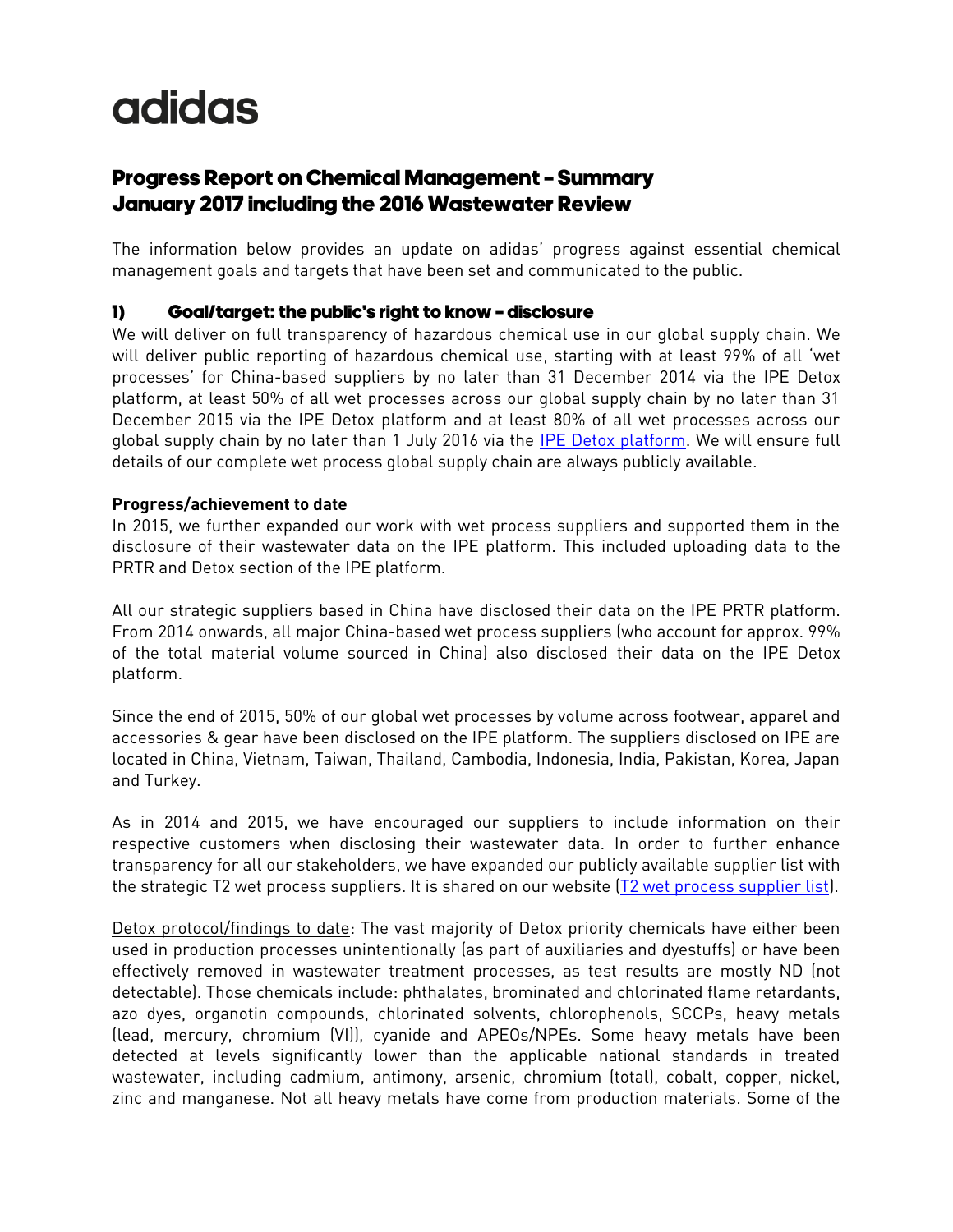heavy metals, such as manganese and zinc, have probably been introduced from incoming water. Antimony is used as a catalyst in the polyester polymerisation process, and, reportedly, an economically viable alternative is not yet available.

Since 2011, we have screened our China-based factories on the IPE environmental violation record database. If suppliers are listed, we take action and support them in their remediation plan with the ultimate goal to get them removed from the blacklist.

Due to technical problems with the Detox platform in late 2015 and early 2016 lasting over five months, our suppliers were only able to upload wastewater data to a limited extent during this time. But, by speeding up our processes and supplier training and by allocating additional resources to this project, we were able to have 80% of the suppliers' wastewater data disclosed by September 2016.

In 2016, we contributed to the development of the ZDHC Wastewater Guidelines, which were officially released in November 2016. This document provides an international wastewater standard with the goal to harmonise the process, sampling, test methods and TLVs.

In order to confirm the effectiveness of our holistic chemical management programme, we piloted testing of wastewater intake prior to the wastewater treatment process, as well as sludge. By comparing the results from wastewater tests before and after treatment, we found that detected substances were at similar levels (results in the ppb range), but a regular trend between the two results could not be identified, because it is not possible to ensure that the wastewater before and after treatment derive from the same production batch. Most samples showed a non-detectable test result for measurements both before and after wastewater treatment. At the same time, we could see some examples where the detected concentration of a Detox priority chemical after wastewater treatment exceeded the concentration of the test result before wastewater treatment. (Chlorophenols before treatment: ND; after treatment: 0.0017 ppm. Lead before treatment: 0.002 ppm; after treatment: 0.004 ppm.) Our clear target is to reduce these very small amounts of Detox priority chemicals, most probably used unintentionally, until we achieve non-detectable results in all of our wastewater tests.

The sludge test results show consistency with the wastewater results, because substances accumulate in sludge after effluent treatment.

In 2017, we will continue with our current approach to support our suppliers in disclosing relevant data sets and adapt our procedures. We will pilot testing incoming water, wastewater after treatment and sludge according to the ZDHC wastewater guidelines.

As part of our global stakeholder engagement strategy, we are continuously engaging different trade associations, including the China National Textile & Apparel Council (CNTAC), in order to discuss current standards and future trends in chemical management.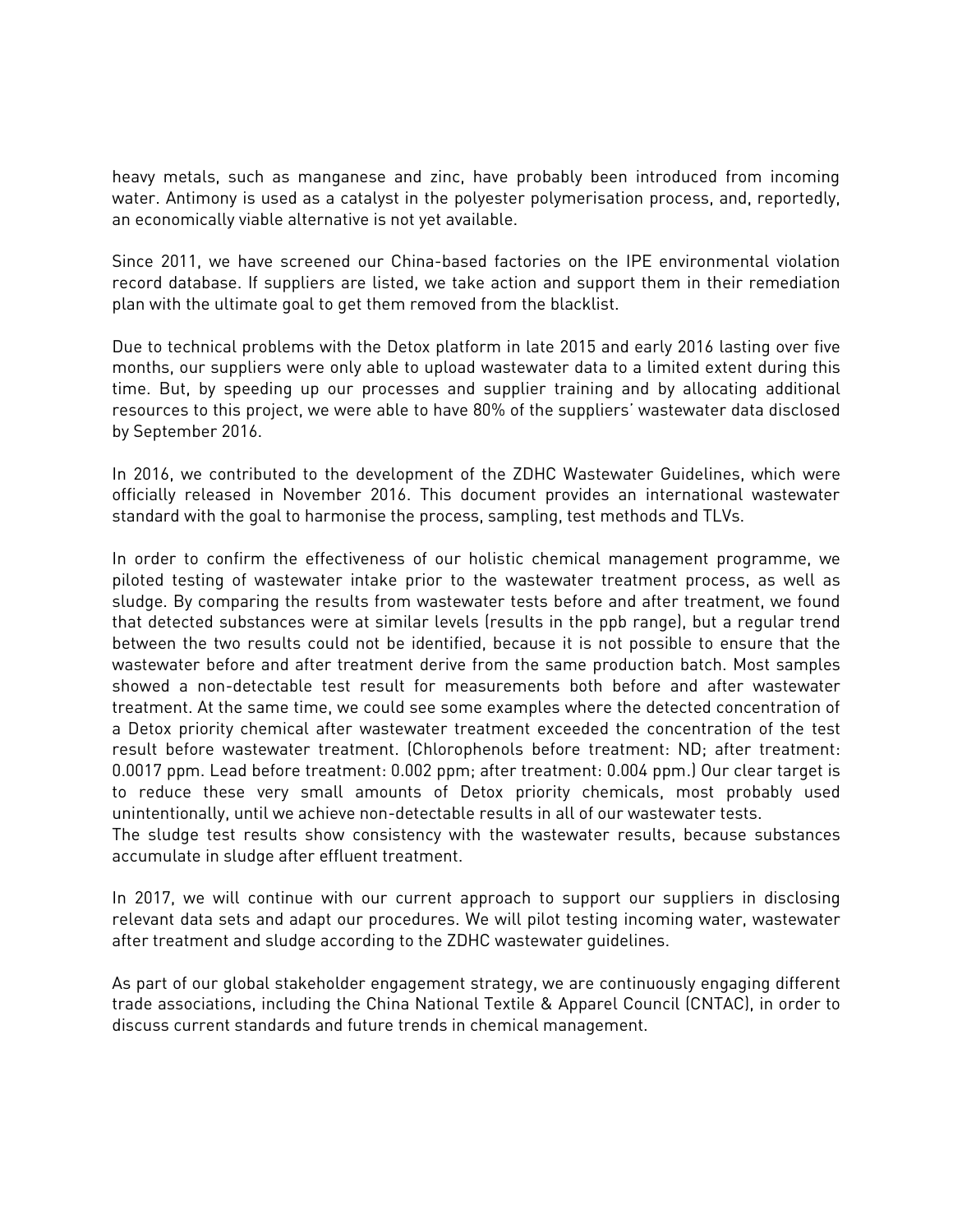In the latest IPE report '[Greening the Supply Chain](http://wwwoa.ipe.org.cn/Upload/201610280455082261.pdf)' issued on 27 October 2016, adidas ranked as the leader in the apparel and footwear industry. This shows recognition of our programme on a global and local level.

# 2) Goal/target: PFC elimination

As adidas is fully implementing the precautionary principle, we publicly committed to eliminating all long-chain (i.e. C7, C8 and longer) PFCs (defined as all poly- and perfluorinated substances and their precursors and metabolites) by no later than 1 January 2015 (across all products we produce or sell globally). The elimination of all PFCs used in any of the products we sell will be supported by the following next steps:

- i. adidas has committed to being 90% PFC-free as of 15 June 2014;
- ii. adidas has committed to eliminating any other PFCs in any of the products adidas produces and/or sells across its global supply chain, and to be at least 99% PFC-free by no later than 31 December 2017;
- iii. full, public and detailed disclosure on our main public website of all PFC use by no later than 31 December 2017;
- iv. documentation of how PFCs have been substituted with safer alternatives and publication of these case studies via the online Subsport.org platform;
- v. implementation of a rigorous system of control to ensure that no traces of PFCs find their way into our supply chain in line with the above;
- vi. working in partnership with our supply chain and other global industry leaders to accelerate the move to non-PFC technologies.

#### **Progress/achievement to date**

In 2016, we have successfully built in-depth chemical expertise in our teams and strengthened our research capacities for finding PFC alternatives which meet our high performance and quality standards for apparel, footwear and sporting goods providing water repellency. We are constantly and carefully testing alternative concepts to achieve our commitment and provide the best products to our consumers. We also work in close collaboration with leading chemical companies to explore formulations which are still in the R&D phase.

However, the transition to PFC-free finished products continues to cause challenges, taking into consideration our diverse product portfolio in footwear, apparel and accessories, and our global supply chain.

During the initial R&D phase, we found performance differences in lab vs. wear tests. Therefore, we had to adjust our overall testing procedure. At the same time, we also detected differences in the performance of the same PFC-free solution from one supplier to another. With the support of our in-house production specialists from the manufacturing excellence team, these initial application issues have been solved.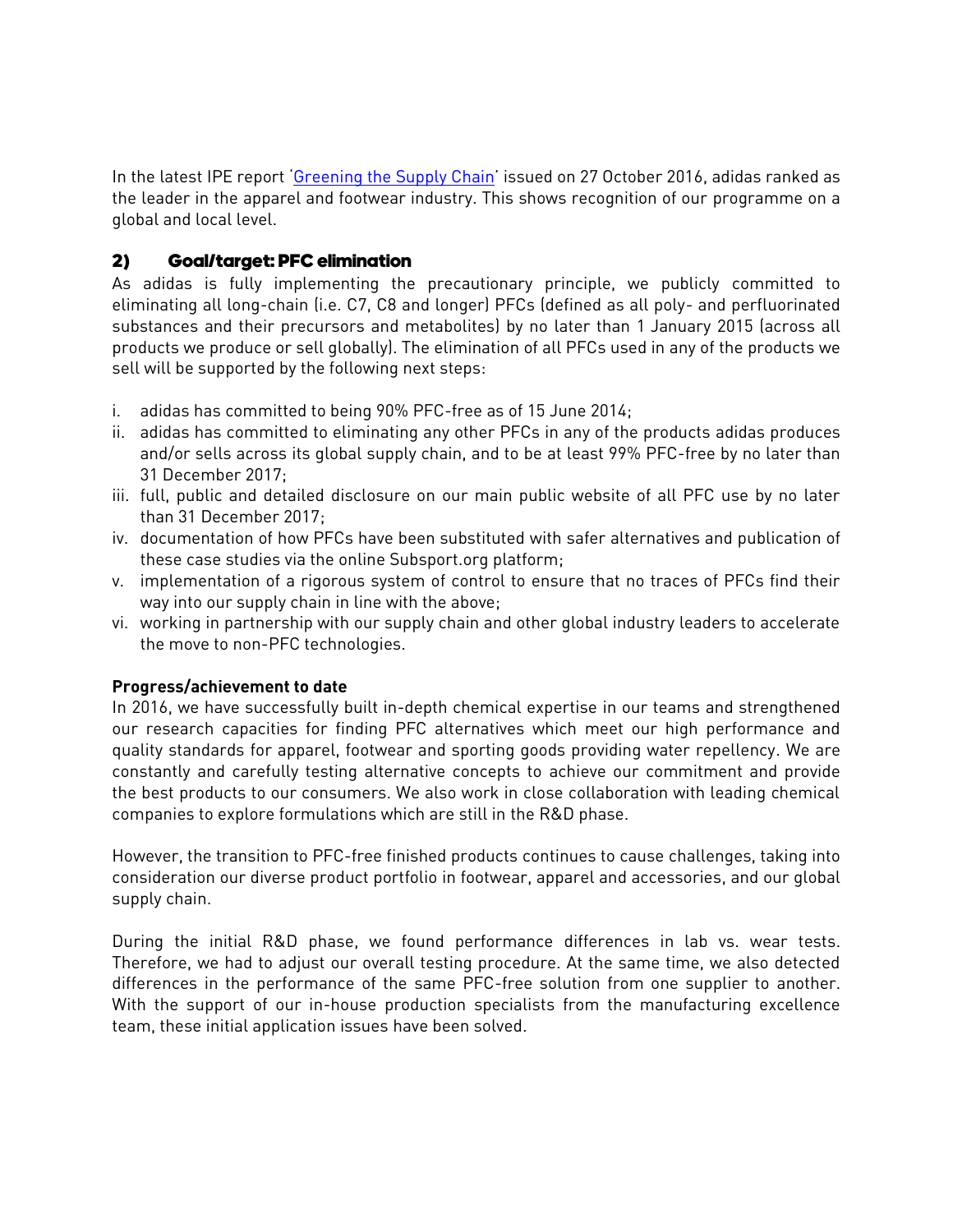We also realised that, due to the newness of certain alternatives, application processes had to be adjusted significantly. With our technical team, we supported our material suppliers in adjusting key production processes and applied them across the supply chain.

Through our research and innovation efforts, we have achieved significant progress towards developing PFC-free water-repellent materials which meet our standards for many of our product types, in order to provide consumers with water-repellent equipment for apparel, footwear and sporting goods.

We have been successful in applying PFC-free solutions as water-repellent finishes to many different end uses, especially in lifestyle and entry-level performance products. We now have 26 approved PFC-free solutions.

At the same time, extensive training and education efforts have been undertaken internally with our product development teams and with our suppliers to ensure that water-repellent chemistry and PFCs are only used as exceptions, when it is absolutely necessary to achieve the highest performance level. See also our website: The chemistry must be right.

As there are no global standards to define 'PFC-free', we have created and implemented an adidas PFC-free policy:

- It summarises the most up-to-date findings of our research work and describes a sophisticated procedure to ensure compliance with our PFC-free programme and eliminates the intentional use of PFCs. The policy covers the full supply chain, end to end: from input chemistry to production through to the final product.
- We have engaged with universities, leading testing laboratories and many other stakeholders to identify the right tests in the right place to ensure compliance throughout our supply chain.
- The policy provides an approved list of formulations to be used by all adidas suppliers as well as an approved list of suppliers who meet our requirements to produce PFC-free products.

We have been testing not only the newly developed materials on their content of fluorinated compounds, but also established smart end-to-end testing: every PFC-free formulation that is used to produce the water-repellent materials is tested. This test for fluorinated compounds is also applied to every newly developed material containing water-repellent treatments, as well as to finished garments using a random-test approach. Overall we carried out more than 1000 tests.

In our continuous efforts to create further transparency in our supply chain, we also detected PFCs in processes where we did not expect to. One area is the manufacturing of some of our PU synthetics which are used in a wide range of our footwear materials. By working closely with our suppliers, we have started to eliminate the use of PFCs for these applications and will phase them out fully in the immediate future.

We are currently finalizing a case study that will be submitted on the Subsport platform which describes the elimination of PFCs from the manufacturing of PU synthetics.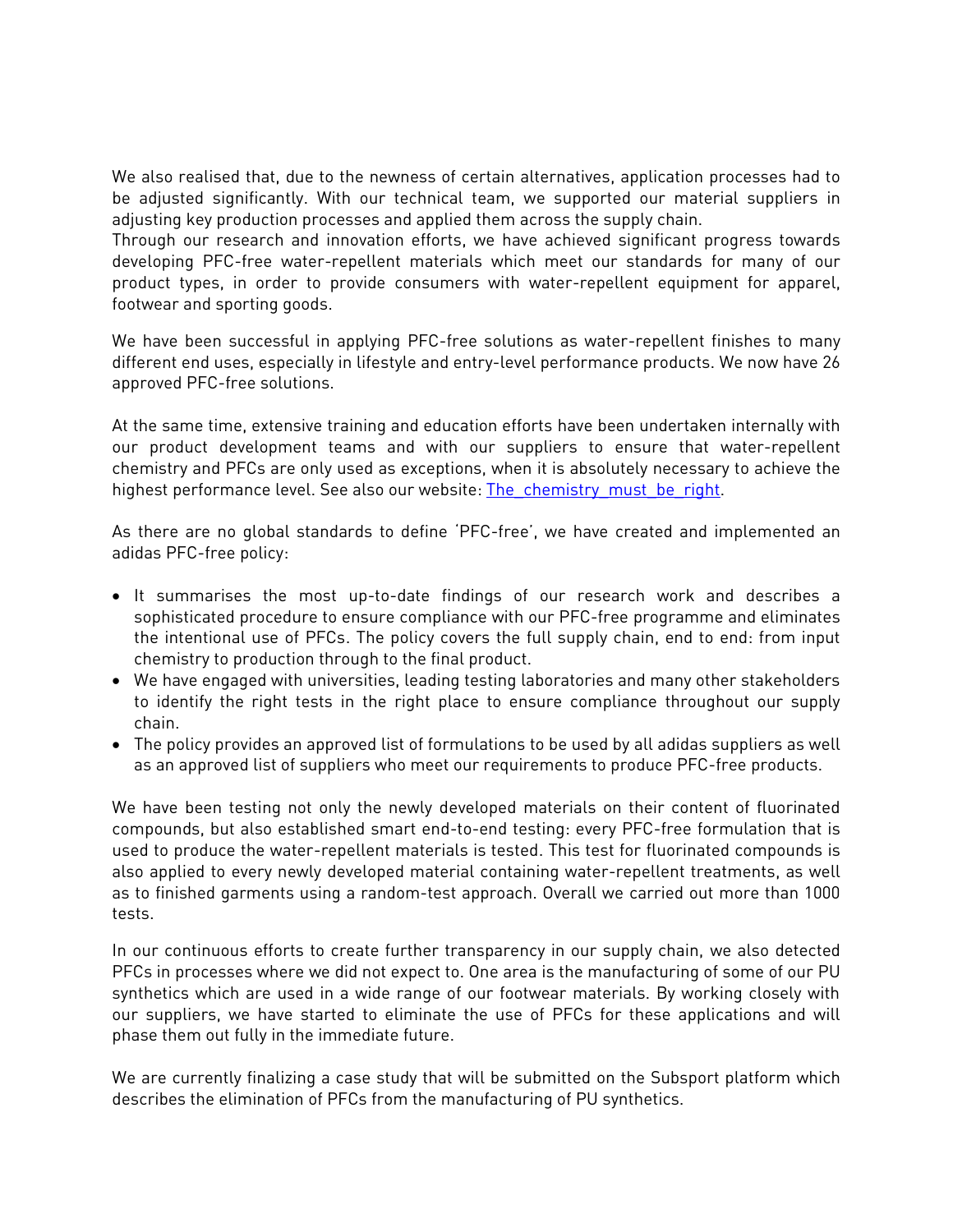All these steps and achievements have put us in a strong position to replace further key waterrepellent materials with non-PFC alternatives. By the end of 2016, approximately 96% of our released products for the FW 2017 season will be PFC-free.

## 3) Communication with suppliers and capacity building

## **Progress/achievement to date**

In 2016, we continued to further strengthen our global environmental supplier programme. One of the key elements of this programme is a tailored audit of T1 and T2 suppliers. The audit programme is designed to measure the performance of the suppliers and to support their improvement. The applied method for our T2 audits is the ZDHC audit protocol 2.0, which was developed with a specific focus on chemical management. Overall, we conducted over 140 environmental audits.

Alongside our audit programme, we developed a new, innovative capacity-building programme for suppliers, called the Chemical Management Guideline (CMG). The guideline was developed in close collaboration with the chemical company Huntsman Textile Effects, who contributed their extensive expertise in chemical management at textile mills. Workshops were conducted by Huntsman across all strategic apparel material suppliers in order to train them on this new tool and approach.

Over 450 people from 49 of our strategic apparel suppliers (including 21 trims suppliers) in eight countries have undergone CMG training. Firstly, this strengthened their overall knowledge on how to record, understand and monitor the chemical inventory as well as on the safe handling of chemical products from storage to use and, ultimately, disposal. And secondly, they have cascaded this knowledge to their internal colleagues. This has led to an important and efficient multiplier effect. The training will also help suppliers to avoid contamination at mill level and is applied to all their production lines.

In 2016, as a follow-up to the previous CMG training and to assist suppliers in continuously enhancing the effectiveness of chemical management, the training content has been refined to address the findings identified in previous audits and enhance MRSL conformity, so as to enable chemical management improvements in terms of input chemistry and facility environmental, health and safety management.

Additionally, together with our suppliers, we have re-iterated our commitment to phase out PFCs and to further improve our global chemical footprint and transparency at several publicfacing conferences and supplier events around the world. As a major player in the sporting goods industry, we truly believe that our commitments and holistic chemical management programme will lead to changes in the entire footwear and apparel industry. See 2015 Sustainability Progress Report and ECHA Guest Column.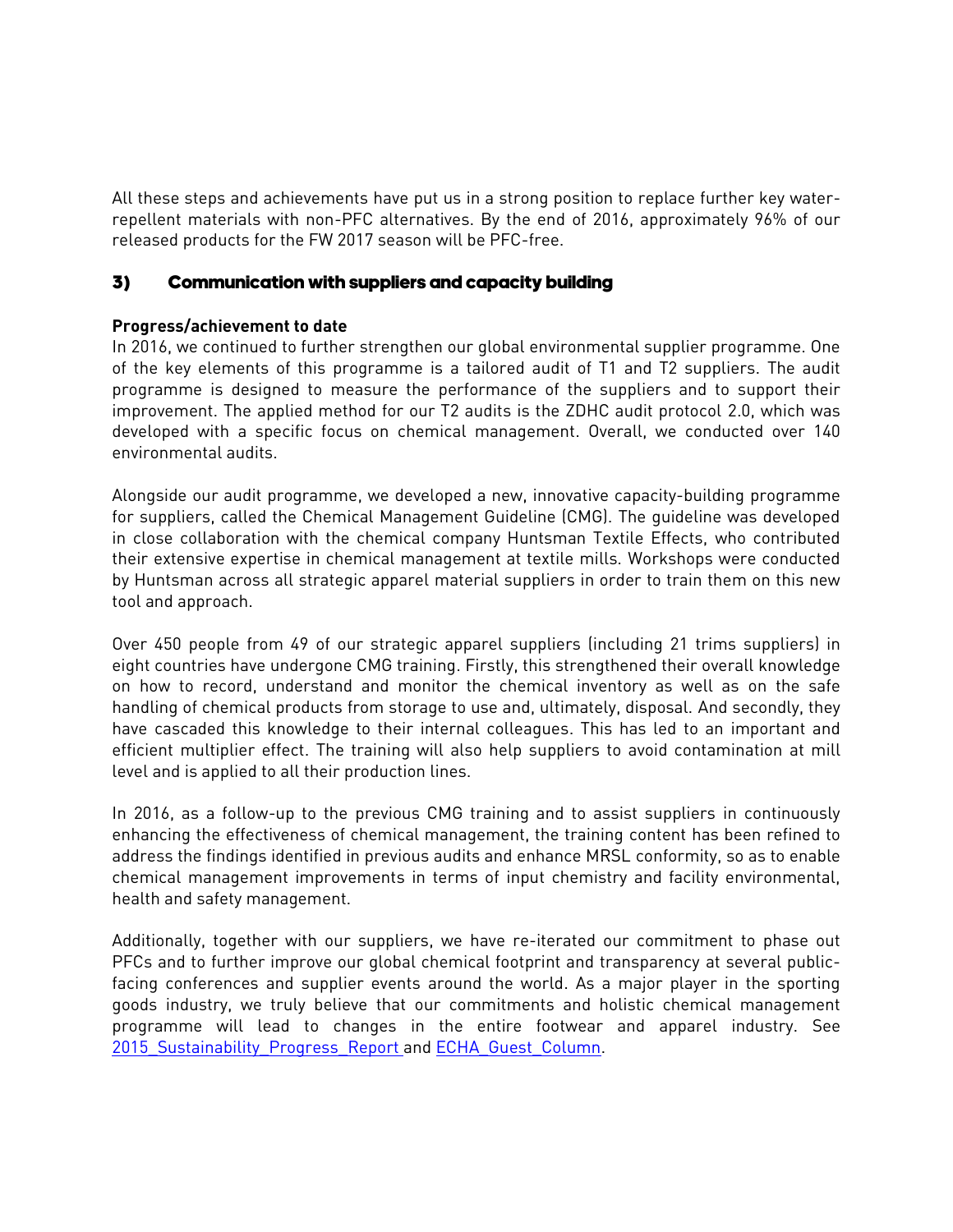In November 2016, we hosted an adidas supplier workshop in Shanghai to which we invited more than 20 of our strategic T2 and T3 suppliers, as well as some of our key collaboration partners, with the goal to reiterate and clarify our direction and guidance. This tailored engagement is critical to further strengthening our chemical management program. A keynote was delivered by adidas at the annual ZDHC/CNTAC conference in which the importance of sound chemical management practices was stressed. More than 700 participants attended.

#### 4) Chemical input management – bluesign and MRSL

#### **Progress/achievement to date**

In 2016, we further strengthened our focus on chemical input management. As part of our partnership with bluesign, we continued to record the chemical inventory of our strategic apparel material suppliers and started to set targets for the use of bluesign-approved chemicals. They are actively using the bluesign® bluefinder positive chemistry database in their day-to-day chemical selection. The ease of use of this simple tool accelerates the use of more sustainable chemistry significantly. The bluesign $^\circ$  bluefinder tool is based on the strict bluesign systems substances list [\(BSSL\)](http://www.bluesign.com/de/industry/infocenter/downloads).

We met our 2016 target '30% of auxiliaries and 70% of dyestuffs to be bluesign-approved'. The suppliers actually exceeded this target: 41% of auxiliaries and 76% of dyestuffs are now bluesign-approved. Looking forward, our 2017 targets for our strategic apparel material suppliers are: 50% of auxiliaries and 80% of dyestuffs.

The chemical inventory of those suppliers who produce more than 90% of our apparel material volume was recorded twice in 2016, in order to monitor their progress. The chemical inventory was recorded and monitored for the full production volumes of the suppliers.

Additionally, we further collaborated with the ZDHC organisation and have contributed to the first industry-wide Manufacturing Restricted Substances List (MRSL), an important breakthrough in the industry. In 2015, the MRSL was further extended to cover leather processes and will be continuously updated by an expert group. The MRSL is a strong base for the industry to start managing the chemical input in a harmonised manner.

In 2016, we contributed to the MRSL Conformance Guidance, a highly sophisticated document that aims to support the implementation of the ZDHC-MRSL, which will be released early 2017. We have started to implement the ZDHC-MRSL and have set it as a basic expectation for our suppliers. The communication, supported by adidas internal hands-on guidance documents, was released to all T2 wet process suppliers in July 2016. We are currently evaluating the suppliers' feedback in order to set clear MRSL targets for the next years. [ZDHC MRSL](http://www.roadmaptozero.com/fileadmin/pdf/MRSL_v1_1.pdf)

You will find more information about our comprehensive chemical management programme on our website: [Chemical Footprint](http://www.adidas-group.com/en/sustainability/products/chemical-footprint/) and [A partnership with good chemistry.](http://www.adidas-group.com/en/group/backgroundstories/commitment/a-partnership-with-good-chemistry/)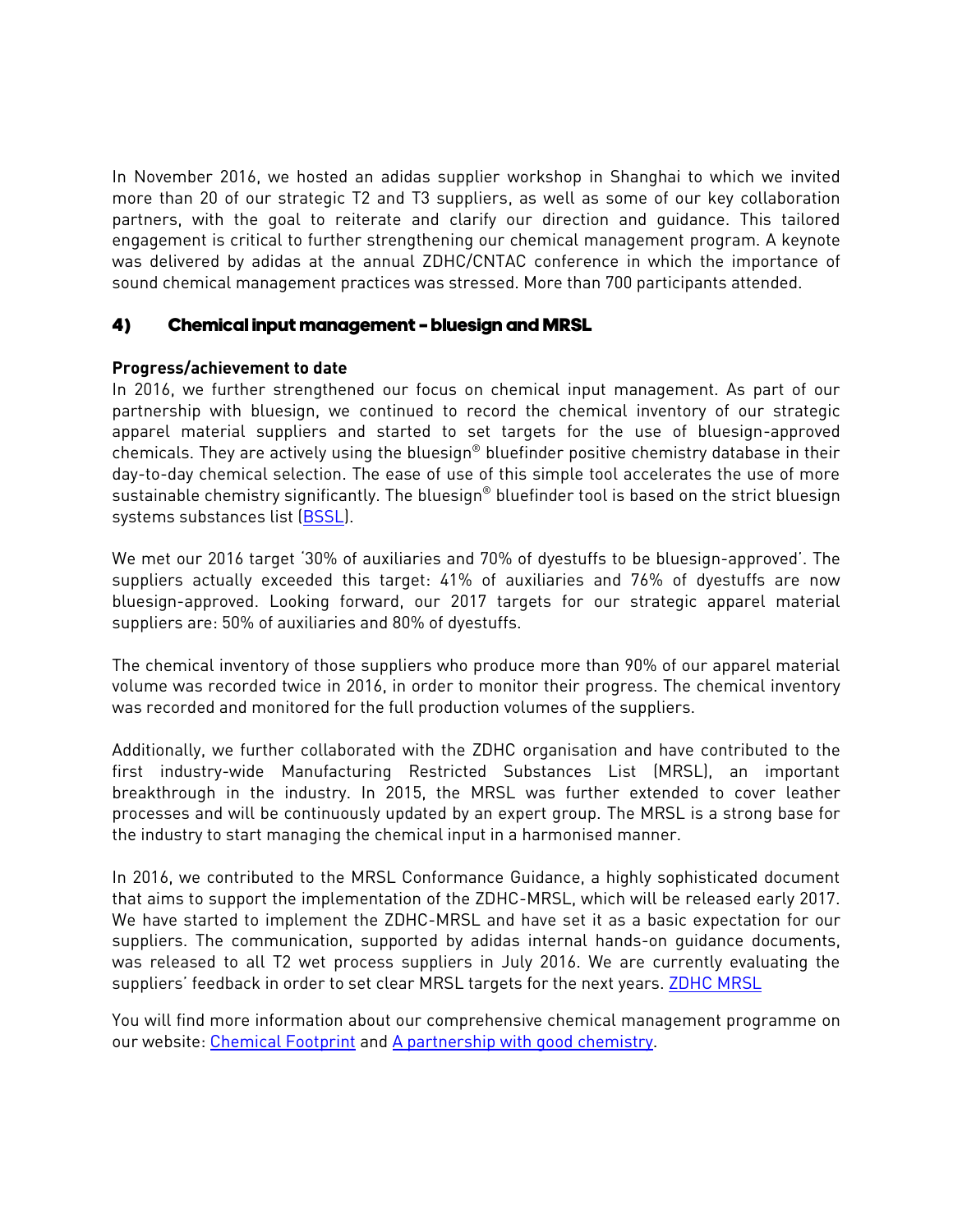#### 5) 2016 Wastewater Review

Over the course of the years, transparency has become a key cornerstone in the adidas sustainability programs. A dedicated focus is definitely the disclosure of our wet-process supplier's wastewater data on the Detox platform of the Chinese non-governmental organization Institute of Public and Environmental Affairs (IPE). adidas has successfully committed to disclosing 80% of its wet-process supplier's wastewater data on this platform , which includes suppliers across the entire supply chain: Vietnam, Taiwan, Thailand, Cambodia, Indonesia, India, Pakistan, Korea, Japan and Turkey. It represents 30 % increase in the disclosure of the global wet processes by volume across footwear, apparel and hardware compared to 2015.

To complement the efforts in its supply chain transparency and ensure constant improvements of the supplier's waste water management program, adidas performed a review of its 2016 supplier's wastewater test reports. adidas successfully screened more than 113 test reports under the Detox protocol from IPE which represents the wastewater data of more than 80% of adidas global wet-process T2 suppliers.

These wastewater tests are conducted by an accredited third party laboratory according to international standard testing procedures. Each supplier was tested against Heavy Metals, Alkylphenols, Phthalates, Brominated & Chlorinated Flame Retardants, Amines from Azodyes, Organotin Compounds, Poly & Perflourinated Chemicals and Chlorinated Chemicals.

The results clearly showed the effectiveness and strength of the environmental program as more than 94% of the suppliers' wastewater tests resulted in non-detectable (ND) for the chemical groups of phthalates, brominated and chlorinated flame retardants, azo dyes, organotin compounds, cyanides and APEOs/NPEs. There is also a variety of T2 suppliers with test results of ND across all groups of priority chemicals: textile mills, dye houses, tanneries and PU-production facilities.

The remaining 6% showed areas where adidas can make further improvement and focus its efforts. For example, around 5% of the results showed concentrations of substances in trace amounts which are still below the applicable national standards in treated wastewater. However it is an area in which adidas can improve. The remaining 0.5 of its supplier's waste water results showed elevated levels of Heavy metals, Chlorinated chemicals, Poly & Perfluorinated chemicals.

These trace amounts are of no concern to the environment and close to the detection limit of the testing method itself: Mercury for instance was detected in a concentration of 0.00009 ppm (Strictest limit for mercury from the recently released ZDHC Wastewater Guidelines is 0.001 ppm). A similar situation occurred with Cyanide which was detected in a concentration of 0.00003 ppm and the strictest limit for Cyanide in the ZDHC Wastewater Guideline is 0.005 ppm. These observations are valid for almost every of these test results showing trace amounts of priority chemicals.